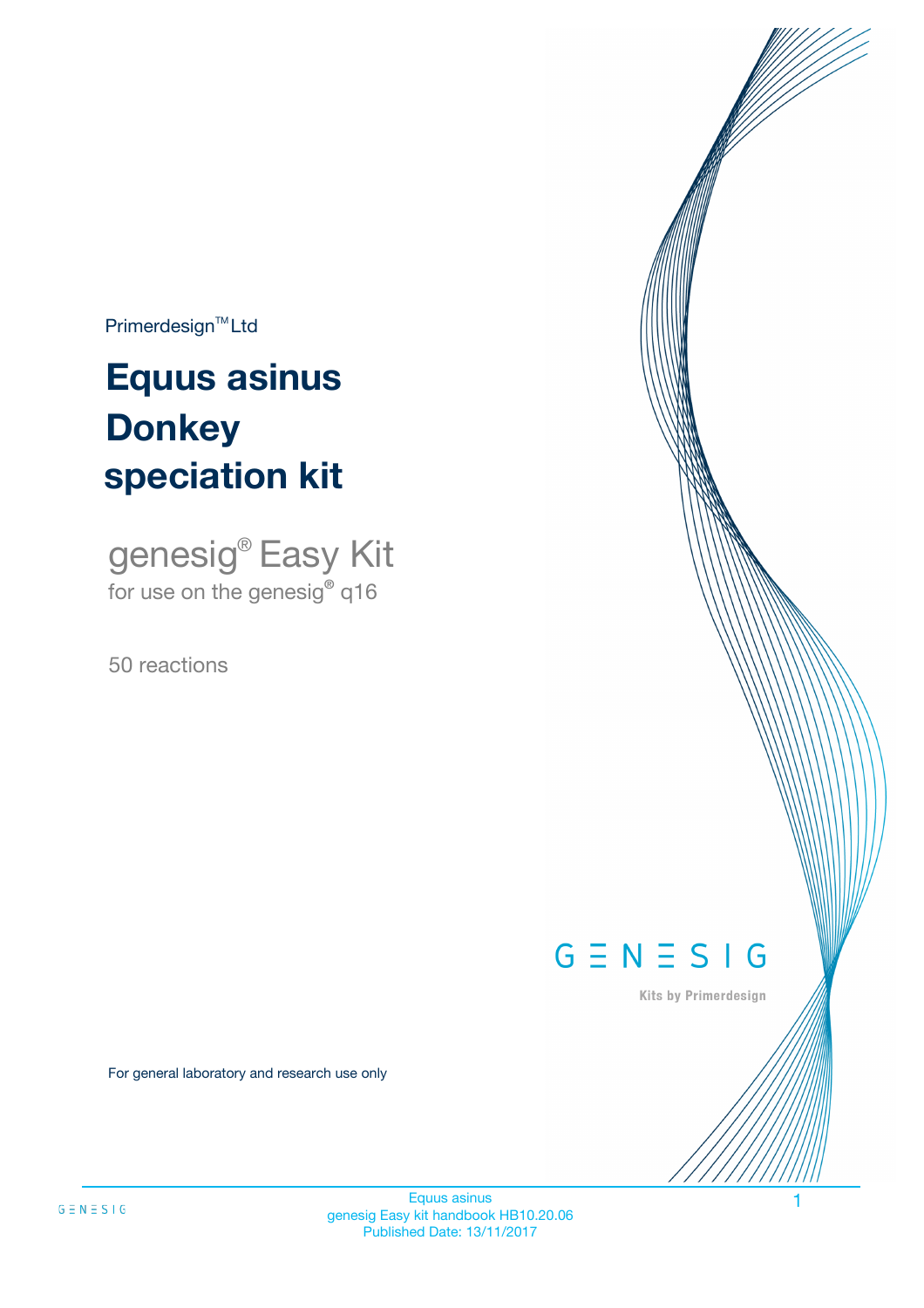# genesig® Easy: at a glance guide

#### **For each DNA test**

| Component           | <b>Volume</b>   | Lab-in-a-box pipette |  |
|---------------------|-----------------|----------------------|--|
| Donkey reaction mix | $10 \mu$        |                      |  |
| Your DNA sample     | 10 <sub>µ</sub> |                      |  |

#### **For each positive control**

| Component                 | <b>Volume</b> | Lab-in-a-box pipette |  |
|---------------------------|---------------|----------------------|--|
| Donkey reaction mix       | 10 µl         |                      |  |
| Positive control template | 10 µl         |                      |  |

#### **For each negative control**

| Component           | <b>Volume</b>   | Lab-in-a-box pipette |  |
|---------------------|-----------------|----------------------|--|
| Donkey reaction mix | $10 \mu$        |                      |  |
| <b>Water</b>        | 10 <sub>µ</sub> |                      |  |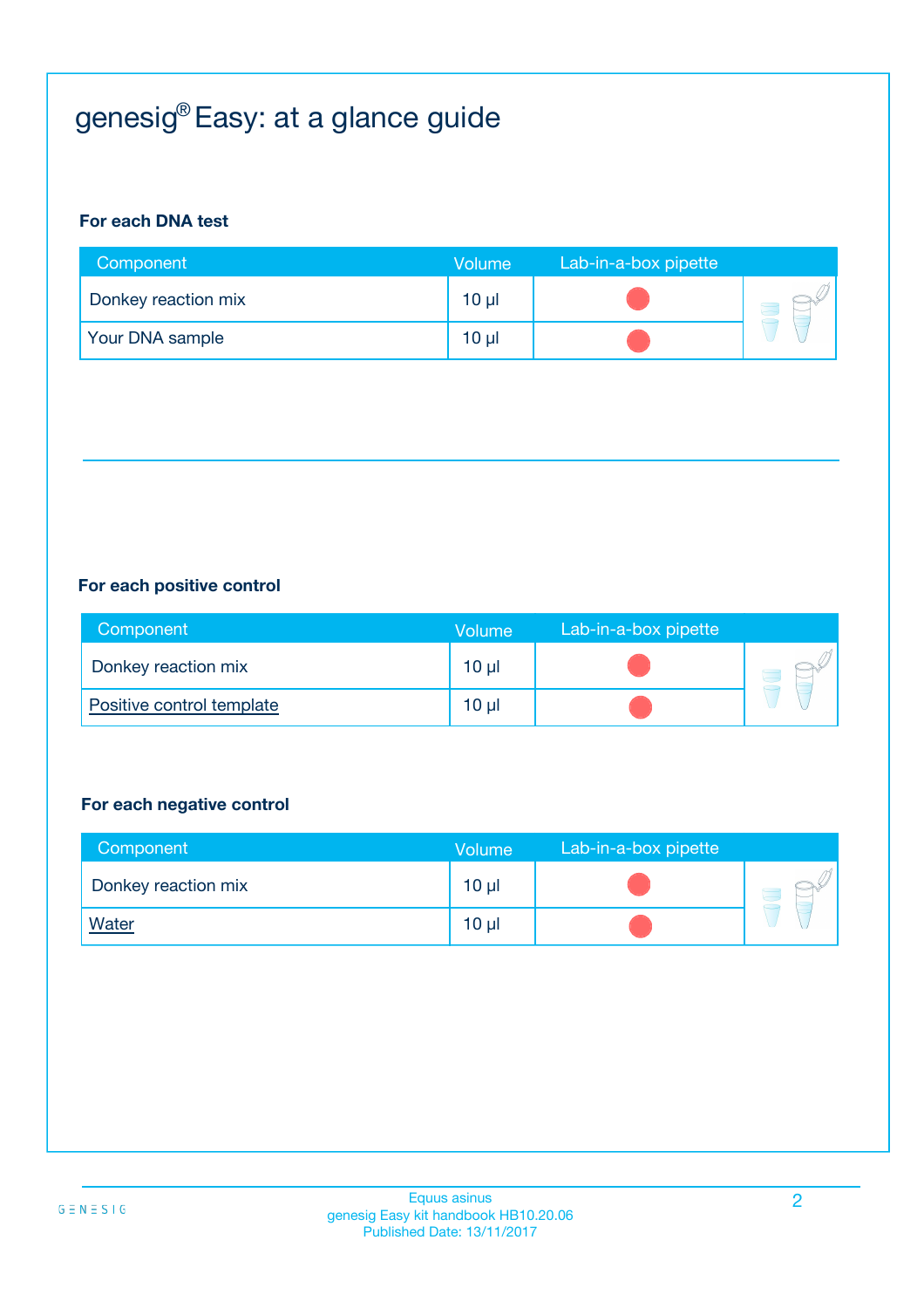# Kit Contents



# Reagents and equipment to be supplied by the user

#### **genesig® q16 instrument**

#### **genesig® Easy DNA/RNA Extraction Kit**

This kit is designed to work well with all processes that yield high quality DNA but the genesig Easy extraction method is recommended for ease of use.

#### **genesig® Lab-In-A-Box**

The genesig Lab-In-A-Box contains all of the pipettes, tips and racks that you will need to use a genesig Easy kit. Alternatively if you already have these components and equipment then these can be used instead.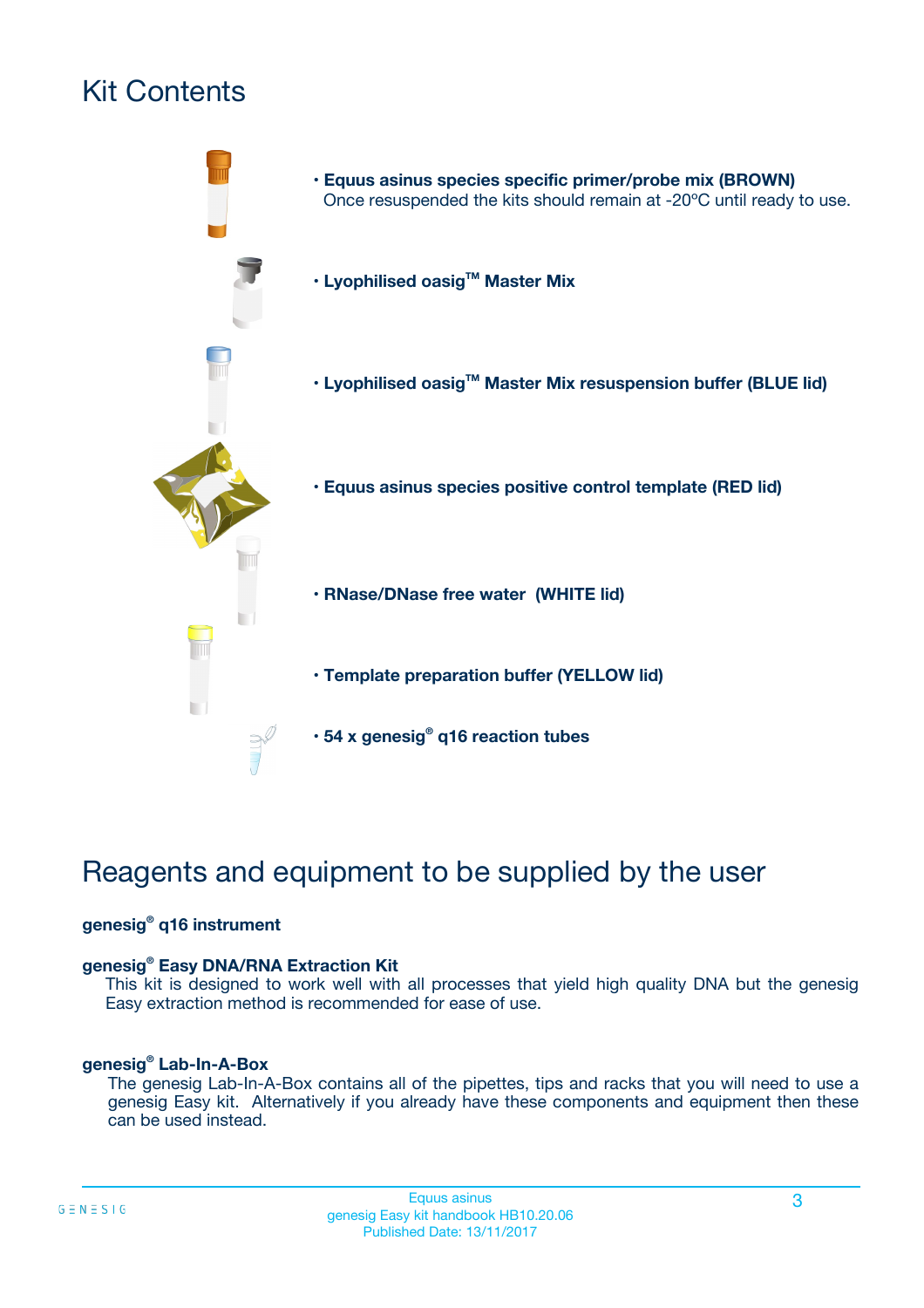# Step-by-step guide

### 1. Create your reaction mix



Use the blue pipette to transfer 500µl**\*** of the oasig Master Mix resuspension buffer into the tube of lyophilised oasig Master Mix and mix well by gently swirling. Then transfer all of that master mix into the brown tube labelled Donkey primers/probe.

**\***Transfering 525µl of the oasig Master Mix resuspension buffer to your oasig Master Mix (instead of the 500µl recommended above) will enable you to take full advantage of the 50 reactions by accounting for volume losses during pipetting. In order to do so with the genesig Easy fixed volume pipettes use 1x blue, 2x red and 1x grey pipettes to make the total volume. Please be assured that this will not adversely affect the efficiency of the test.

Cap and shake tube to mix. A thorough shake is essential to ensure that all components are resuspended. **Failure to mix well can produce poor kit performance.**

Leave to stand for 5 minutes. Now your reaction mix is ready to use.

Store the reaction mix in the freezer from hereon.

#### Top tip

- Ensure that the reaction mix is mixed thoroughly before each use by shaking.
- **•** Once resuspended do not expose genesig Easy kit to temperatures above -20°C for longer than 30 minutes at a time.

# 2. Add reaction mix to all reaction tubes



For every reaction to be run, use the red pipette to add 10µl of your Donkey reaction mix to every tube.

#### Top tip

- Always pipette the reaction mix directly into the bottom of the tube.
- You can label the tube lids to aid your reaction setup but avoid labelling tube sides.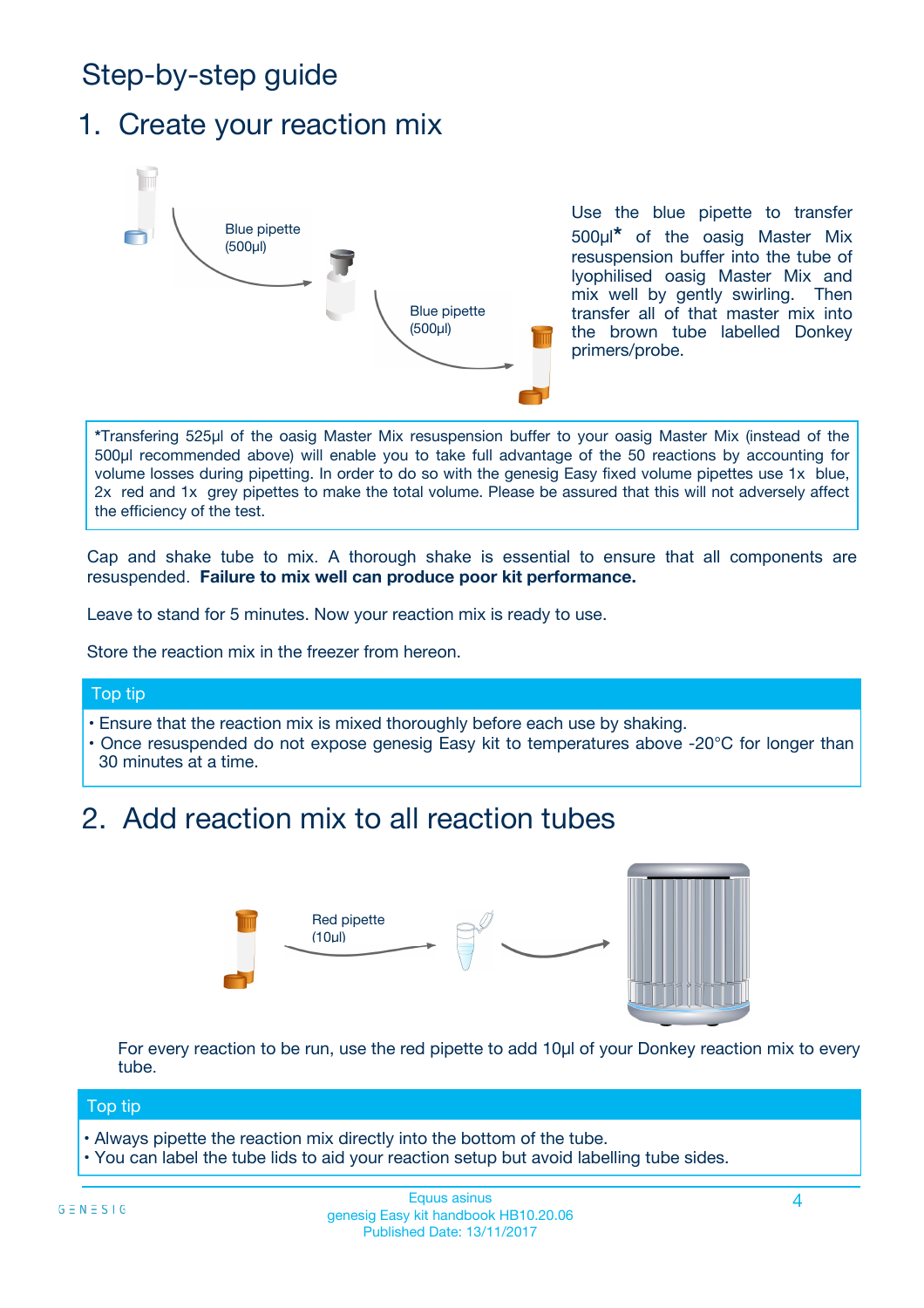## 3. Negative control



For each test you will require a negative control. Instead of DNA, water is used. This sample should prove negative thus proving that all of your positive samples really are positive.

To create a negative control reaction simply use the red pipette to add 10µl of the water to the required reaction tubes. Close these tubes after adding the water.

Because some genesig kit targets are common in the environment you may occasionally see a "late" signal in the negative control. The q16 software will take this into account accordingly.

#### Top tip

**•** Always add the water to the side of the tube to reduce the introduction of bubbles.

### 4. Set up a test



For each sample you wish to analyse, use the red pipette to add 10µl of your DNA sample to the required reaction tubes. Close these tubes after adding the sample. Always change pipette tips between samples.

#### Top tip

**•** Always add the DNA sample to the side of the tube to reduce the introduction of bubbles.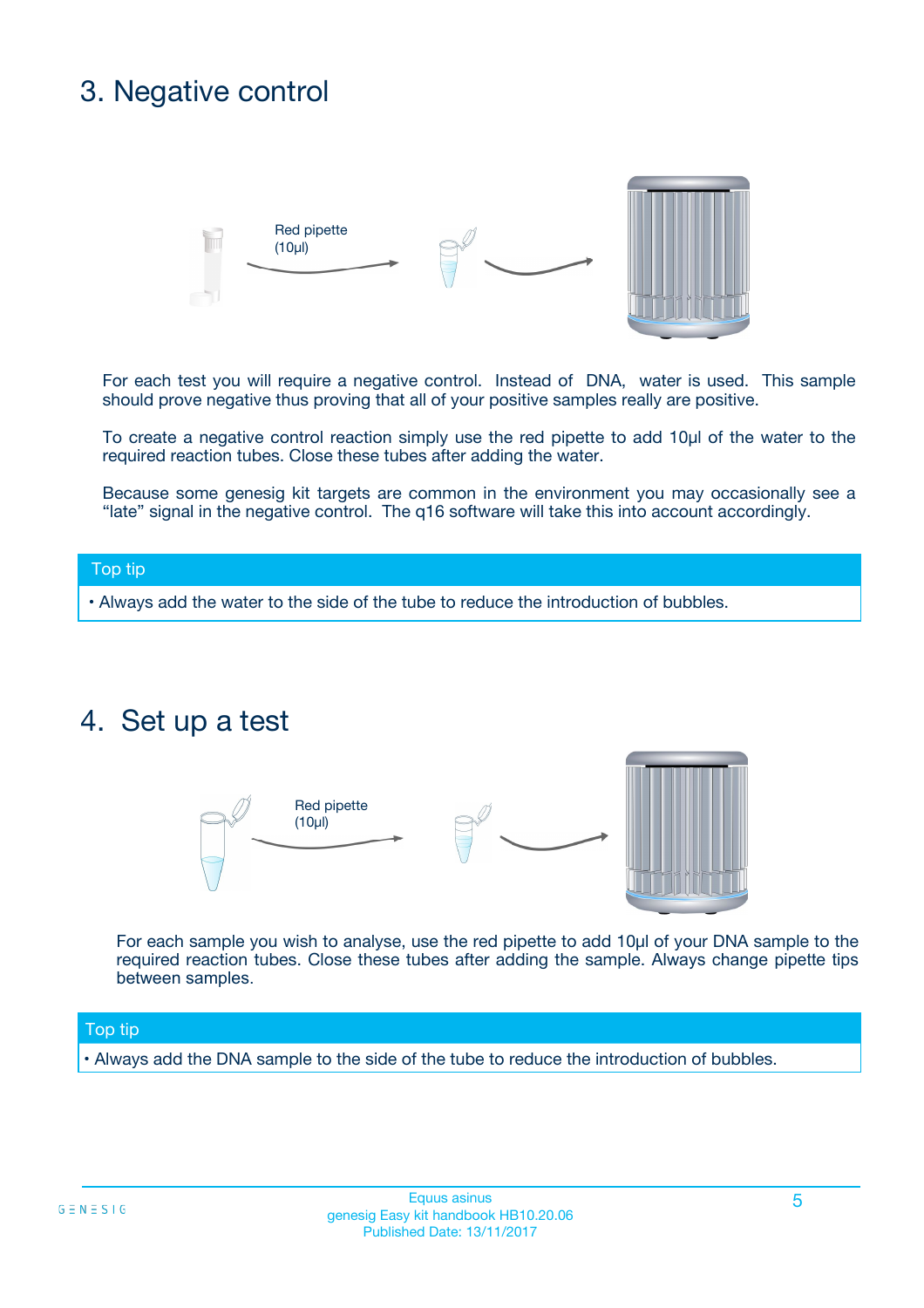# 5. Positive control



Use the white pipette to transfer 200µl of template preparation buffer into the positive control template tube. Cap and shake tube to mix.

Each time you run a test you will require a positive control. This is a small portion of DNA from your species of interest. It serves two purposes:

1. It will always test positive so it shows that everything is working as it should be.

2. The q16 software knows how much DNA is present in the positive control. It uses this information to internally calibrate every test. This is essential to give accurate information about the percentage of DNA in your sample that is from your species of interest.

To create a positive control reaction, simply use 10µl of the positive control instead of your DNA sample.



Take great care when setting up your positive control. The positive control template has the potential to give you a false positive signal in your other samples. Set positive controls up last after all other sample tubes are closed. Always change pipette tips between samples. You may even choose to set up positive controls in a separate room.

#### Top tip

**•** Always add the positive control to the side of the tube to reduce the introduction of bubbles.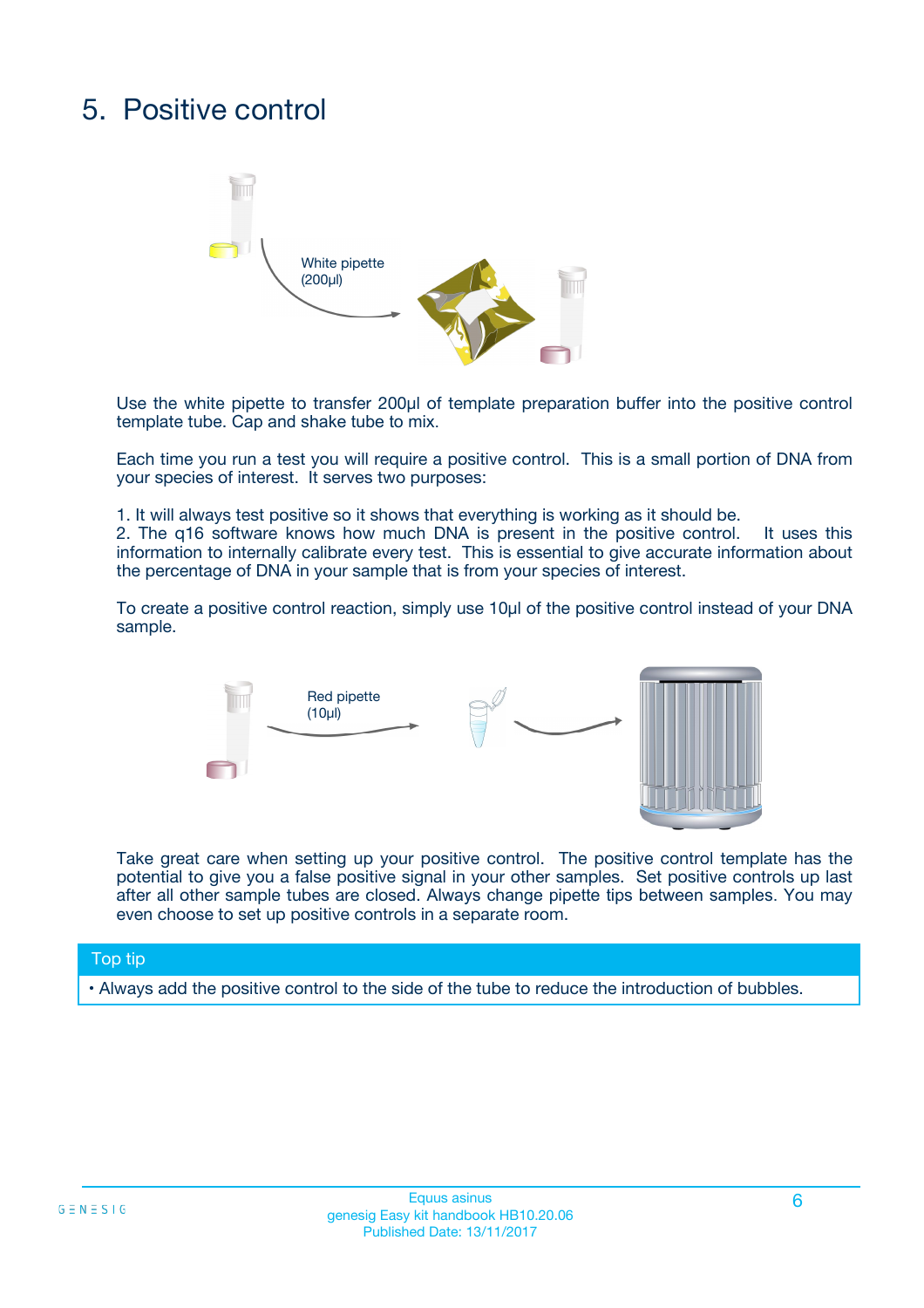# 6. Running the test

Place the tubes into the correct positions in your q16 as defined by the software, this may include positioning of empty tubes to ensure that the q16 lid is balanced. The run can then be started.

|                                    | genesig q16 PCR software - 1.2                                                    |                                     |                              |                                   | $\Box$<br>$\Sigma$           |
|------------------------------------|-----------------------------------------------------------------------------------|-------------------------------------|------------------------------|-----------------------------------|------------------------------|
|                                    | <b>Open Experiments:</b><br>Unsaved (New Experiment 2<br>$\overline{\phantom{a}}$ | <b>E</b> Open<br>Save<br>$\Box$ New | Save As                      | <b>C</b> Close<br>& Configuration | $G \equiv N \equiv S \mid G$ |
| Stages:                            | Setup<br><b>Results</b>                                                           |                                     |                              |                                   |                              |
| <b>Notes</b>                       |                                                                                   | <b>Samples</b>                      |                              | <b>Tests</b>                      |                              |
|                                    | <b>Name and Details</b>                                                           | Color<br>Name                       | Note                         | Color<br>Name                     | Note                         |
|                                    | New Experiment 2017-10-26 11:06                                                   | Sample 1                            | 유                            | Test <sub>1</sub>                 | ÷                            |
|                                    | Kit type: genesig® Easy Target Detection kit                                      | Sample 2                            |                              |                                   |                              |
|                                    | Instrument Id.:                                                                   | Sample 3                            | $\qquad \qquad \blacksquare$ |                                   | $\qquad \qquad \blacksquare$ |
|                                    | <b>Run Completion Time:</b>                                                       | Sample 4                            |                              |                                   |                              |
| <b>Notes</b>                       | $\blacktriangle$                                                                  | Sample 5                            | ♠<br>÷                       |                                   | 41<br>€                      |
| <b>Well Contents</b>               | $\overline{\mathbf{v}}$                                                           |                                     |                              | <b>Run</b>                        |                              |
| Pos.                               | <b>Test</b>                                                                       | Sample                              |                              | <b>Run Status</b>                 |                              |
| 1                                  | Test 1                                                                            | <b>Negative Control</b>             | $\blacktriangle$             |                                   |                              |
| $\overline{2}$                     | Test 1                                                                            | <b>Positive Control</b>             |                              |                                   |                              |
| 3                                  | Test 1                                                                            | Sample 1                            |                              | Show full log                     |                              |
|                                    | Test 1                                                                            | Sample 2                            |                              |                                   |                              |
|                                    |                                                                                   | Sample 3                            |                              | <b>Run Control</b>                |                              |
|                                    | Test 1                                                                            |                                     |                              |                                   |                              |
|                                    | Test 1                                                                            | Sample 4                            |                              |                                   |                              |
|                                    | Test 1                                                                            | Sample 5                            |                              |                                   |                              |
| 4<br>5<br>6<br>$\overline{7}$<br>8 |                                                                                   |                                     | $\overline{\mathbf v}$       | Abort Run                         | $\triangleright$ Start Run   |

#### Top tip

- Before loading tubes into the q16, check for bubbles! Flick the bottom of the tubes to remove any bubbles that may have formed during the test setup.
- Apply centrifugal force with a sharp wrist action to ensure all solution is at the bottom of the reaction tube.
- When repeating a test you can use a previous file as a template by clicking 'open' then selecting File name > Files of Type > Experiment file as template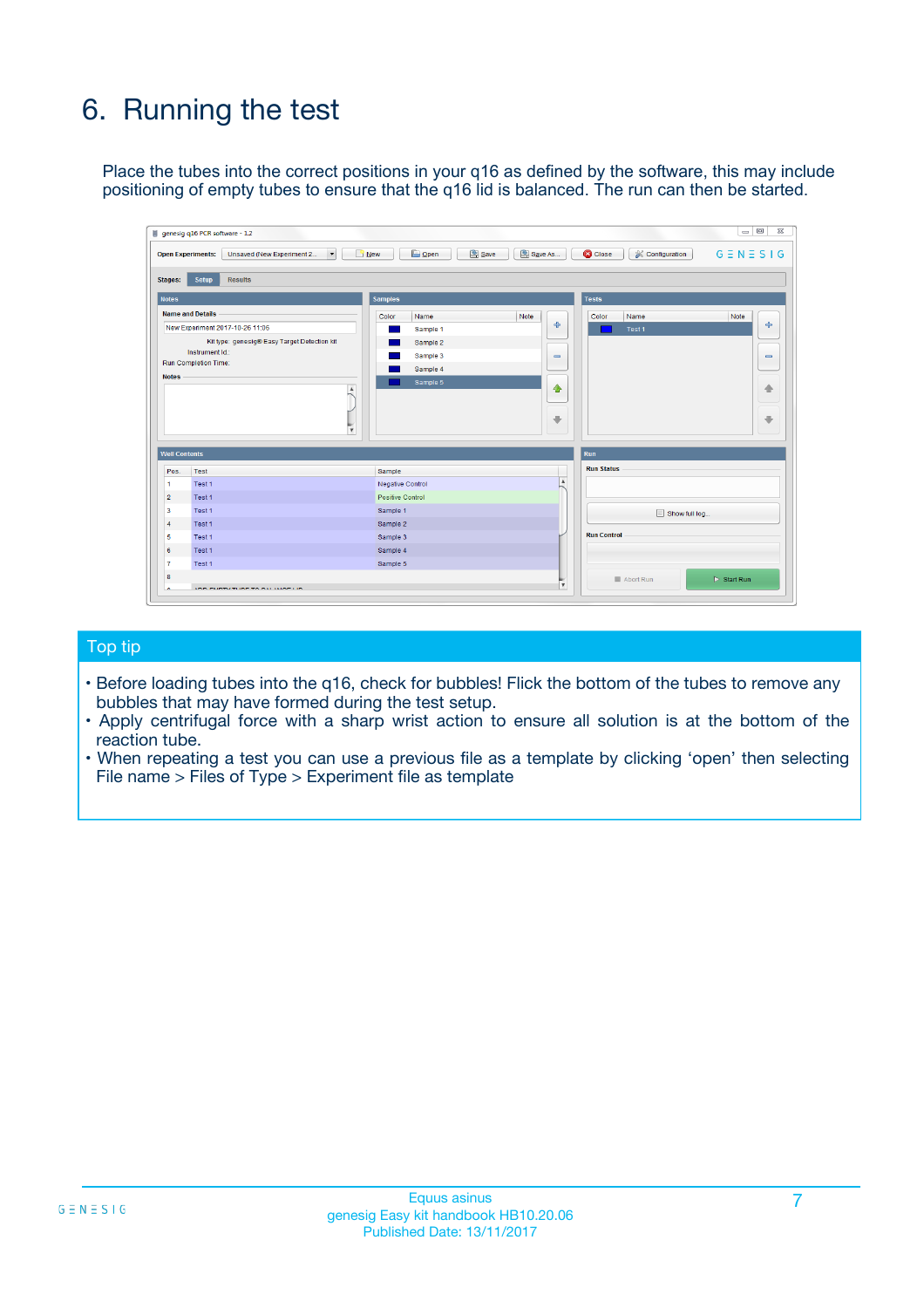### What do my results mean?

Analysis of your data is carried out automatically by the genesig q16. The following information is designed to help you fully understand a result or to troubleshoot:

### "Positive"

#### **Explanation**

Your sample has produced a positive result. Your target of interest is present and you can use the reported percentage.

### "Negative"

#### **Explanation**

Your sample has produced a negative result. The target is not present in your sample.

### "Test contaminated"

#### **Explanation**

The Negative Control should be completely free of any DNA. If you see this error message it means that at some point during the setup, the Negative Control has been contaminated with DNA and has given a positive signal. This contamination has invalidated the test. The Positive Control and your test samples are both possible sources of contaminating DNA. The genesig q16 reaction tubes from previous runs will also contain very high amounts of DNA so it is important that these are carefully disposed of after the run is completed and NEVER OPENED. It may be the case that your kits have become contaminated which will lead to the same problem occurring repeatedly.

#### **Solutions**

1. Clean your working area using a commercial DNA remover solution to ensure the area is DNA free at the start of your run and re-run the test

2. If the problem persists then the kit has become contaminated and it will have to be discarded and replaced with a new kit. When you open the new kit, run a simple test to show that changing the kit has solved the problem. Prepare a test which includes only the Positive Control, the Negative Control and one 'mock sample'. For the 'mock sample' add water instead of any sample DNA. The result for the Negative Control and the mock sample should be negative indicating that contamination is no longer present.

#### **Preventive action**

An ideal lab set-up has a 'Clean area' where the test reagents are prepared and a 'sample area' where DNA samples and the Positive Control template are handled. The best workflow involves setting up all the test components (excluding the positive control template) in the clean area and then moving the tests to the sample area for sample and Positive Control addition. If this method is followed then the kit components are always kept away from possible sources of contamination. For extra security the Negative Control can be completely prepared and sealed in the clean area. All work areas should be decontaminated regularly with DNA remover.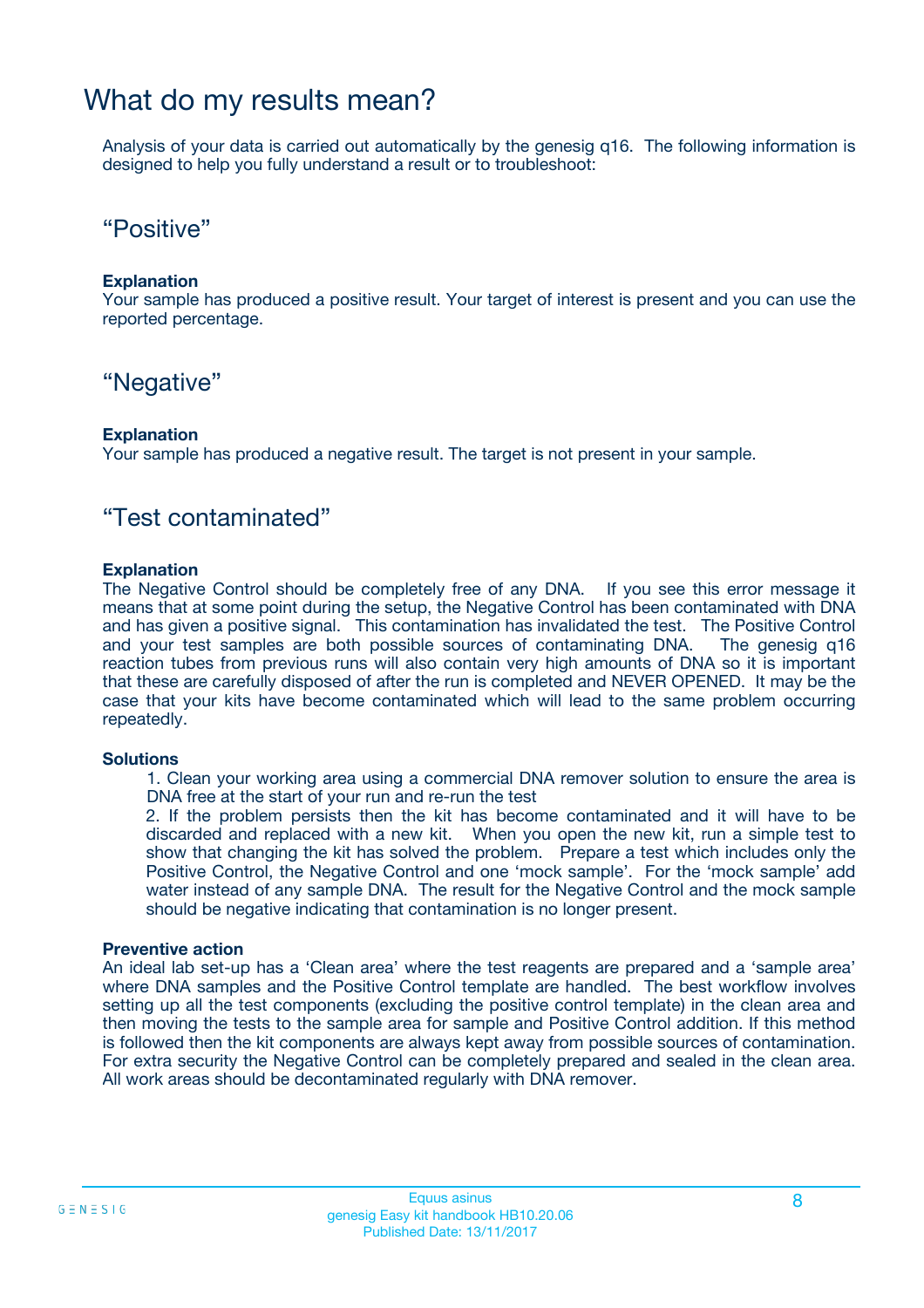#### **Explanation - If positive control has failed**

The test has failed because the Positive Control has not worked. The Positive Control is present to show that all aspects of the test are working correctly together. When this control test fails, the test as a whole is invalidated. This finding indicates that a problem has occurred in the reaction set-up part of the experiment and has nothing to do with sample preparation.

#### **Solutions**

- 1. Check the entire workflow and test set-up to look for any user errors, then repeat the test e.g. have the right colour pipettes and solutions been used with the correct tubes?
- 2. Ensure the positive and negative controls are inserted into the correct wells of your q16.

3. A component of the test may have 'gone off' due to handing errors, incorrect storage or exceeding the shelf life. When you open a new kit, run a simple test to show that changing the kit has solved the problem. Prepare a test which includes only the Positive Control, the Negative Control and one 'mock sample'. For the 'mock sample' add internal control template instead of any sample DNA. If the Positive Control works, the mock sample will now be called as a negative result.

#### **Explanation - If positive control has passed**

The test has failed because the sample is not suitable for qPCR testing. This particular sample has failed because it contains one or more factors that are inhibitory to PCR. This has compromised accuracy and precision of the quantitative reporting, resulting in a reported speciation percentage greater than 100%.

#### **Solutions**

- 1. Dilute the extracted sample 1:10 in water to "dilute out" the PCR inhibitors.
- 2. Check the sample preparation protocol to look for any user errors, then repeat.

3. PCR inhibitors can result from overloading the DNA/RNA sample preparation protocol with too much starting material. Try reducing the amount of starting material (by a factor of 2) then repeat.

### "Positive result lower than test sensitivity"

#### **Explanation**

The test is positive so if you are only interested in obtaining a 'present or absent' answer for your sample then your result is reliable. However, if the calculated percentage falls outside the accurate range for the test the exact percentage cannot accurately be calculated. Nonetheless a semi-quantitative result can be reported based on the "% sensitivity" column. e.g. If the "% sensitivity" is reported at "1%" then the sample can be reported as "positive test with less than 1% presence of species of interest". If you require more accurate information for your sample then proceed with the solutions below.

#### **Solutions**

1. A higher quality of sample containing more DNA will yield a more sensitive test. Try increasing the concentration of sample that is added to the Sample Prep Solutions stage during the extraction.

2. If you cannot increase the amount of sample, check the sample preparation protocol to look for any user errors then repeat.

3. Poor quality samples can result from overloading the sample preparation protocol with too much starting material. Try reducing the amount of starting material then repeat.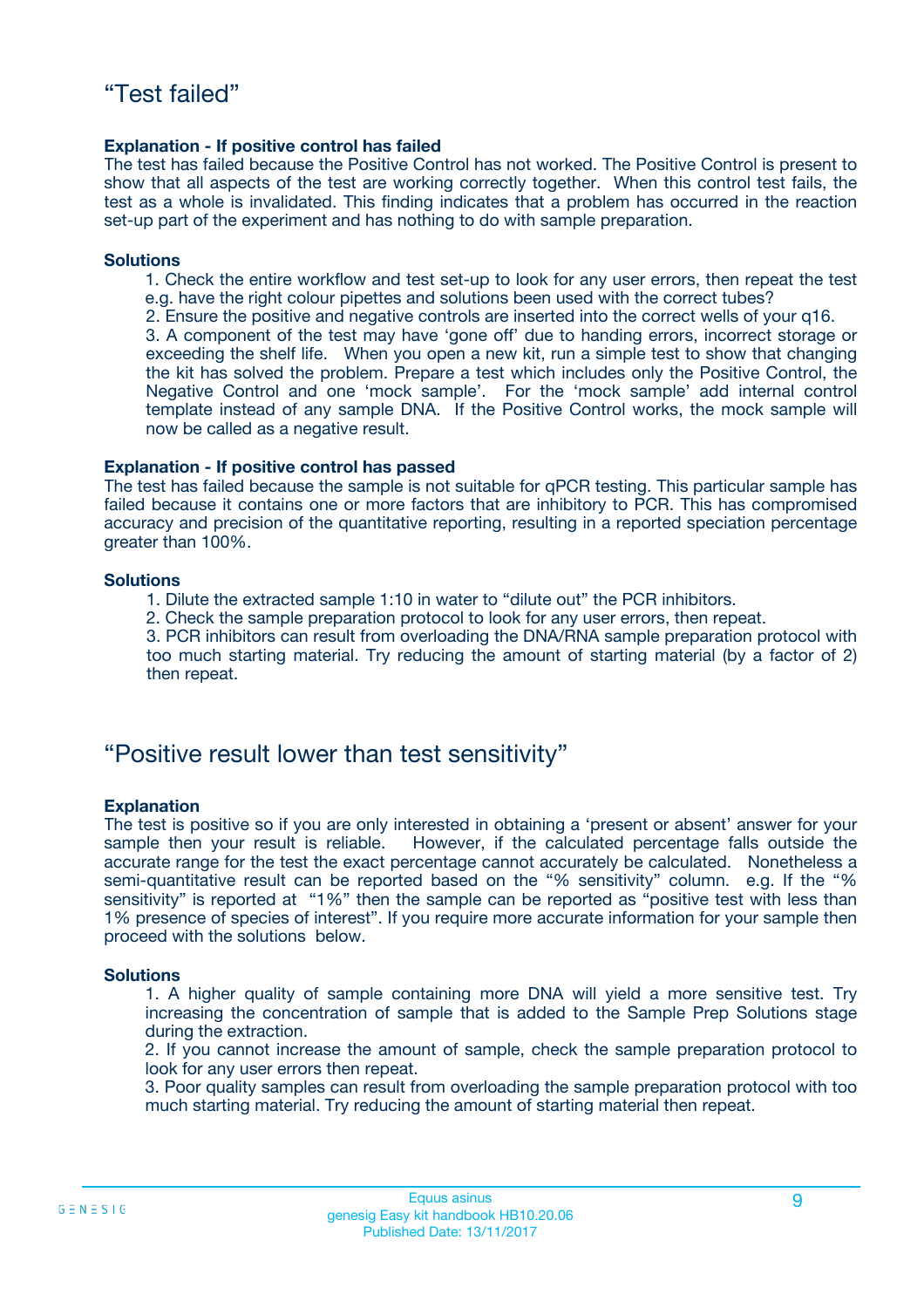### "Test failed and is contaminated"

#### **Explanation**

The Positive Control is indicating test failure, and the Negative Control is indicating test contamination. Please read the "Test Failed" and "Test contamination" sections of this technical support handbook for a further explanation.

#### **Solution**

1. For appropriate solutions, read both the "Test failed" and "Test contaminated" sections of this handbook.

### "Low level of universal target DNA"

#### **Explanation**

The test has failed because either the sample quality or quantity was too low. This has been identified by the universal target and may be caused by the sample having been compromised or a low amount of the universal target being present in the starting material. In either case the sample will not be fit for analysis.

#### **Solutions**

1. Try increasing the amount of sample that is added to the Sample Prep Solution stage during the extraction.

2. If you cannot increase the amount of sample, check the sample preparation protocol to look for any user errors then repeat.

3. Poor quality samples can result from overloading the sample preparation protocol with too much starting material. Try reducing the amount of starting material then repeat.

### "Positive - Caution, low level of universal target DNA"

#### **Explanation**

The test is positive so if you are only interested in obtaining a 'present or absent' answer for your sample then your result is reliable. However, the quantification has failed because either the sample quality or quantity was too low. The signal produced by the universal target acts as an endogenous control, identifying the quantity of DNA in the sample form which the species percentage is calculated. In this case the total level of DNA was not high enough. This will occur if the sample quality has been compromised or if a low amount of universal target was present in the starting material.

#### **Solutions**

For appropriate solutions read the "Low level of universal target DNA" section of this handbook.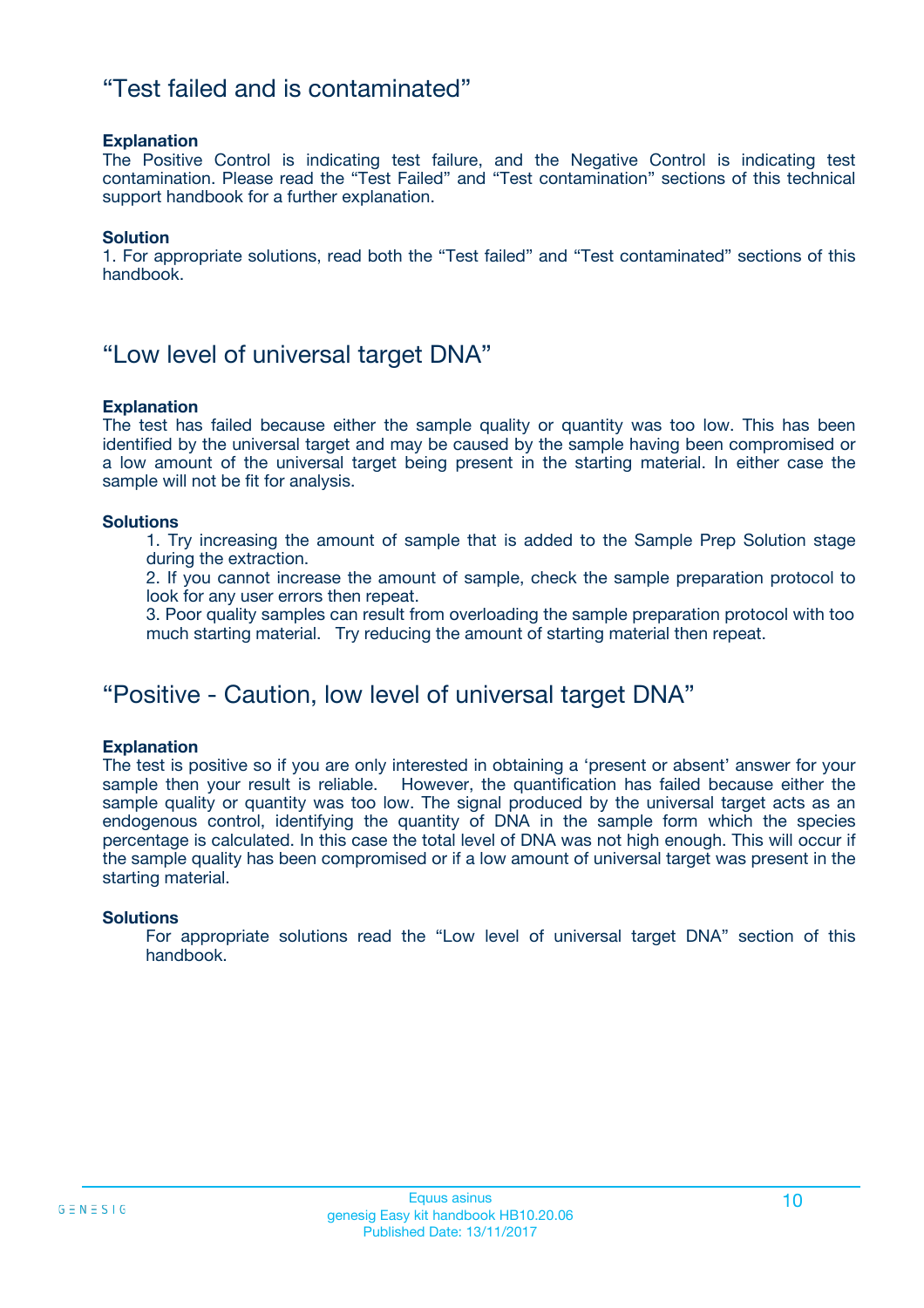# Speciation by qPCR

This kit provides a method for detecting Equus asinus mitochondrial DNA that may be present in a food sample. The kit is based on the PCR amplification of a unique species specific tag present in the mitochondrial genome of that species. The mitochondrial genome is an ideal target since it has been sequenced for many different species. This allows comprehensive bioinformatics analysis followed by careful design to ensure specific detection of the desired species whilst excluding detection of other related species. Furthermore, since there are multiple copies of each mitochondrial genome within each cell, the detection sensitivity for this kit is up to 100 times greater than that of a test which targets a single copy locus within the nuclear DNA genome.

The test works by detecting the level of DNA present from the animal of interest and then compares that to the total level of animal DNA in the sample.

If testing a non-animal sample the genesig Easy AnimalFINDER kits will be more appropriate as they do not require the detection of the universal meat/fish endogenous control.

### **Sensitivity**

Under optimal conditions, the kit provides exceptional sensitivity and will detect adulterated foodstuffs. Detection of less than 0.1% adulteration is possible.

The sensitivity depends on the quality of the DNA sample that you use. Greater sensitivity is possible with higher levels of good quality DNA. The genesig q16 will automatically assess the DNA quality and report on the sensitivity of each test on a case-by-case basis.

### **Specificity**

The kit is designed to specifically detect Donkey species that are relevant to the food industry and to give negative detection on other possible animal species.

If you have a query about the detection status of a specific species or sub-species please enquire: enquiry@primerdesign.co.uk